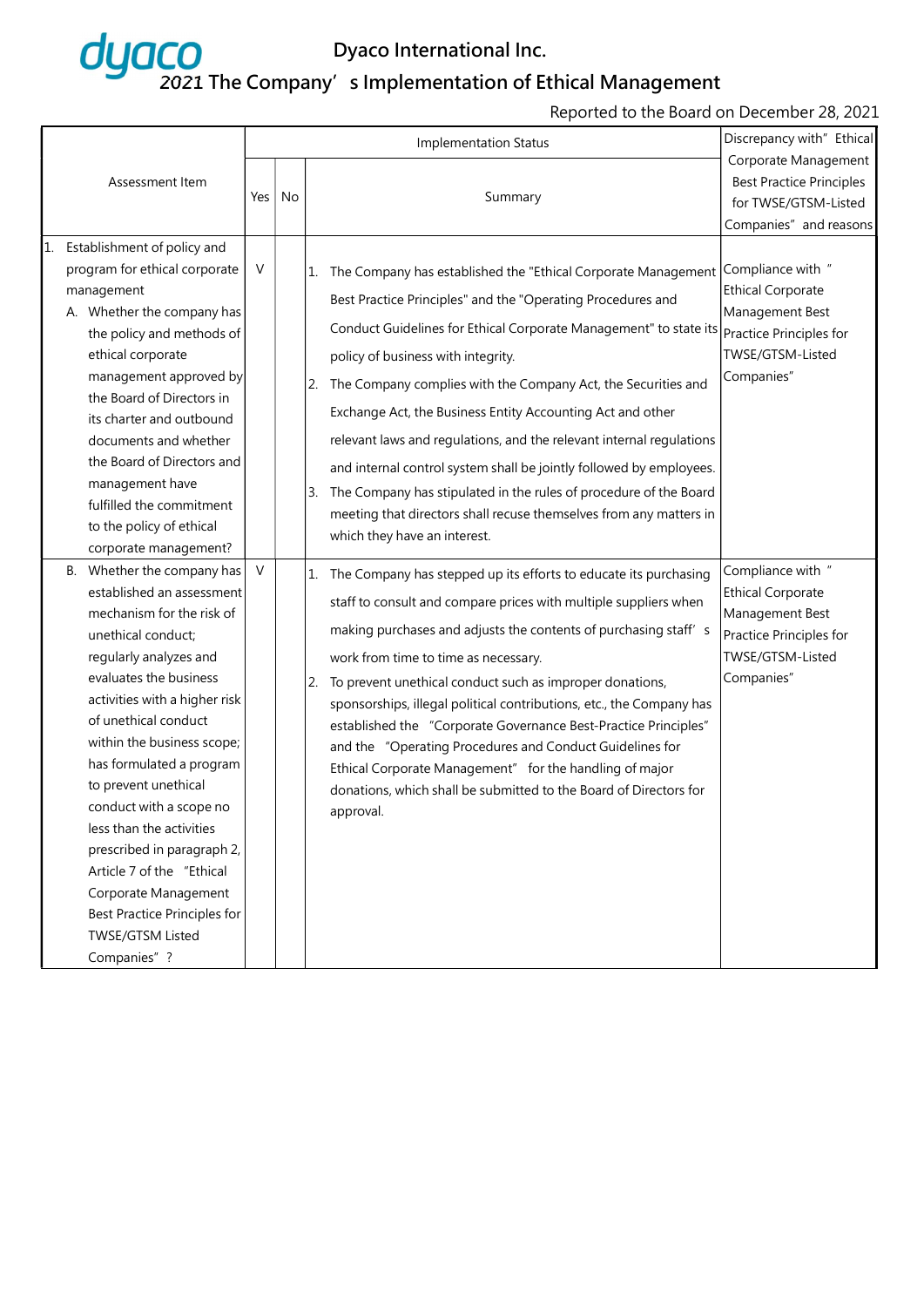

|  |                                                                                                                                                                                                                                                                                     |                 |           | <b>Implementation Status</b>                                                                                                                                                                                                                                                                                                                                                                                                                                                                                                                                                                                                                 | Discrepancy with" Ethical                                                                                                                                                                                                                  |
|--|-------------------------------------------------------------------------------------------------------------------------------------------------------------------------------------------------------------------------------------------------------------------------------------|-----------------|-----------|----------------------------------------------------------------------------------------------------------------------------------------------------------------------------------------------------------------------------------------------------------------------------------------------------------------------------------------------------------------------------------------------------------------------------------------------------------------------------------------------------------------------------------------------------------------------------------------------------------------------------------------------|--------------------------------------------------------------------------------------------------------------------------------------------------------------------------------------------------------------------------------------------|
|  | Assessment Item<br>C. Whether the company has<br>established and<br>implements the operating<br>procedures, behavior<br>guidelines, consequences<br>of violation and complaint<br>system to prevent<br>unethical conduct, and<br>periodically reviews and<br>revises such policies? | Yes  <br>$\vee$ | <b>No</b> | Summary<br>1. The Company has established the "Ethical Corporate<br>Management Best Practice Principles" and the "Operating<br>Procedures and Conduct Guidelines for Ethical Corporate<br>Management" to prevent unethical conduct.<br>The Company has set up a section for stakeholders on the<br>Company website (www.dyaco.com), where complaints about any<br>unethical conduct can be filed, and the reception unit will<br>immediately investigate and take disciplinary action in accordance<br>with the Company's "Personnel Regulations" and other<br>relevant regulations.<br>No complaints about unethical conduct in 2021.<br>3. | Corporate Management<br><b>Best Practice Principles</b><br>for TWSE/GTSM-Listed<br>Companies" and reasons<br>Compliance with "<br><b>Ethical Corporate</b><br>Management Best<br>Practice Principles for<br>TWSE/GTSM-Listed<br>Companies" |
|  | <b>Ethical Management Practice</b><br>A. Whether the company has<br>evaluated the ethical<br>records of business<br>partners and include<br>business conduct and<br>ethics related clauses in<br>the contracts?                                                                     | $\vee$          |           | The Company's business activities are based on the principles of<br>honesty, transparency and accountability. Accordingly, the<br>Company's "Ethical Corporate Management Best Practice<br>Principles" and the "Operating Procedures and Conduct Guidelines<br>for Ethical Corporate Management" state that agents, customers,<br>suppliers or other business partners shall jointly observe the policy of<br>ethical management.                                                                                                                                                                                                            | Compliance with "<br><b>Ethical Corporate</b><br>Management Best<br>Practice Principles for<br>TWSE/GTSM-Listed<br>Companies"                                                                                                              |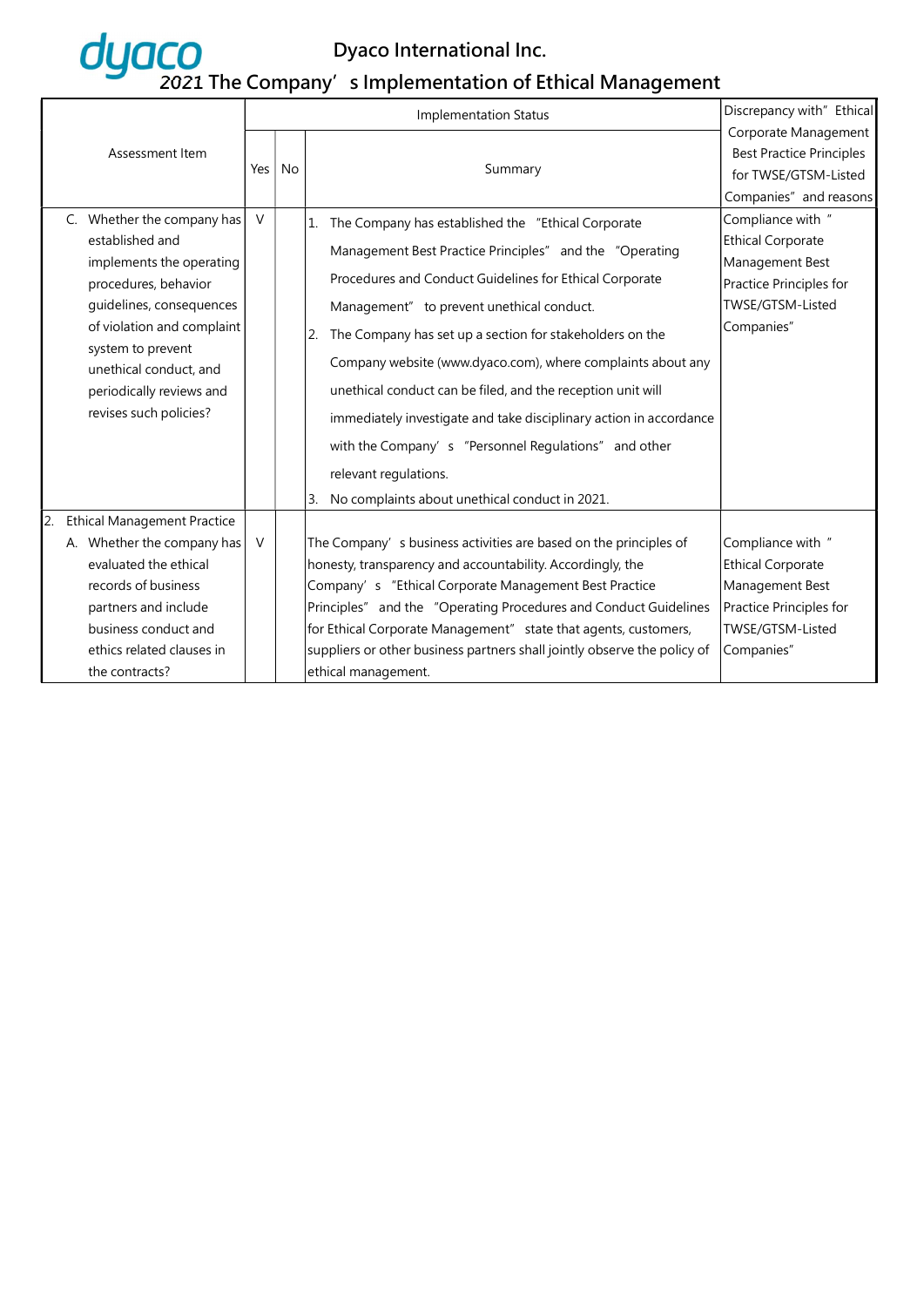|  | Assessment Item                                                                                                                                                                                                                                                                                                                                                                                      |        |    |    | <b>Implementation Status</b>                                                                                                                                                                                                                                                                                                                                                                                                                                                                                                                                                                                                                                                                                                                                                                                                                                                                                                                                                                                                                                                                                                                                                                                                                                                                                                                                                                                                                                                             | Discrepancy with" Ethical                                                                                                     |
|--|------------------------------------------------------------------------------------------------------------------------------------------------------------------------------------------------------------------------------------------------------------------------------------------------------------------------------------------------------------------------------------------------------|--------|----|----|------------------------------------------------------------------------------------------------------------------------------------------------------------------------------------------------------------------------------------------------------------------------------------------------------------------------------------------------------------------------------------------------------------------------------------------------------------------------------------------------------------------------------------------------------------------------------------------------------------------------------------------------------------------------------------------------------------------------------------------------------------------------------------------------------------------------------------------------------------------------------------------------------------------------------------------------------------------------------------------------------------------------------------------------------------------------------------------------------------------------------------------------------------------------------------------------------------------------------------------------------------------------------------------------------------------------------------------------------------------------------------------------------------------------------------------------------------------------------------------|-------------------------------------------------------------------------------------------------------------------------------|
|  |                                                                                                                                                                                                                                                                                                                                                                                                      | Yes    | No |    | Summary                                                                                                                                                                                                                                                                                                                                                                                                                                                                                                                                                                                                                                                                                                                                                                                                                                                                                                                                                                                                                                                                                                                                                                                                                                                                                                                                                                                                                                                                                  | Corporate Management<br><b>Best Practice Principles</b><br>for TWSE/GTSM-Listed<br>Companies" and reasons                     |
|  | B. Whether the company has<br>set up a unit under the<br>Board of Directors which is<br>dedicated to promoting<br>the company' ethical<br>standards and regularly<br>(at least once a year)<br>report directly to the<br>Board of Directors on its<br>ethical corporate<br>management policy and<br>relevant matters, program<br>to prevent unethical<br>conduct, supervision and<br>implementation? | $\vee$ |    | 3. | 1. The Company has designated the Management Department as a<br>dedicated unit under the Board of Directors, which established the<br>"Ethical Corporate Management Best Practice Principles" and<br>the "Operating Procedures and Conduct Guidelines for Ethical<br>Corporate Management," and regularly reports to the Board of<br>Directors on the implementation of the principles, urges the<br>Company to prevent unethical acts, and reviews the effectiveness<br>of its implementation and continuous improvement from time to<br>time to ensure the performance of the ethical management policy.<br>$\vert$ 2. The report on 2021 promotion of ethical management was<br>reported to the Board of Directors on December 28, 2021.<br>The Company has implemented the policy of ethical management,<br>with a summary of the implementation status in fiscal 2021 as<br>follows:<br>A. The 2021 educational training related to ethical management<br>practices includes various regulatory advocacy (see Note 1) for<br>a total of 1,735 hours.<br>B. The Company has a complaint and reporting system according<br>to the "Corporate Governance Best-Practice Principles", the<br>"Ethical Corporate Management Best Practice Principles",<br>and the "Operating Procedures and Conduct Guidelines for<br>Ethical Corporate Management", and a protection mechanism<br>for whistleblowers, with 0 external whistleblowing case and 0<br>internal whistleblowing case in 2021. | Compliance with "<br><b>Ethical Corporate</b><br>Management Best<br>Practice Principles for<br>TWSE/GTSM-Listed<br>Companies" |
|  | C. Whether the company has $\mid$ V<br>established policies to<br>prevent conflict of<br>interests and provided, as<br>well as faithfully executed,<br>proper channels for<br>complaints?                                                                                                                                                                                                            |        |    |    | 1. The Company has set up a section for stakeholders on the<br>Company website (www.dyaco.com), where stakeholders may<br>contact the Company's dedicated unit in a timely manner<br>through various channels.<br>2. The Company has the rules of procedure of the Board meeting, TWSE/GTSM-Listed<br>under which a director or a juristic person he/she represents who Companies"<br>has an interest in the agenda items at the meeting shall state their<br>interest at the Board meeting, and shall not join the discussion and<br>voting, nor shall they exercise their voting rights on behalf of other<br>directors. In addition, directors are required to recuse themselves<br>from the meeting in which they have an interest in order to avoid<br>conflicts of interest.                                                                                                                                                                                                                                                                                                                                                                                                                                                                                                                                                                                                                                                                                                       | Compliance with "<br><b>Ethical Corporate</b><br>Management Best<br>Practice Principles for                                   |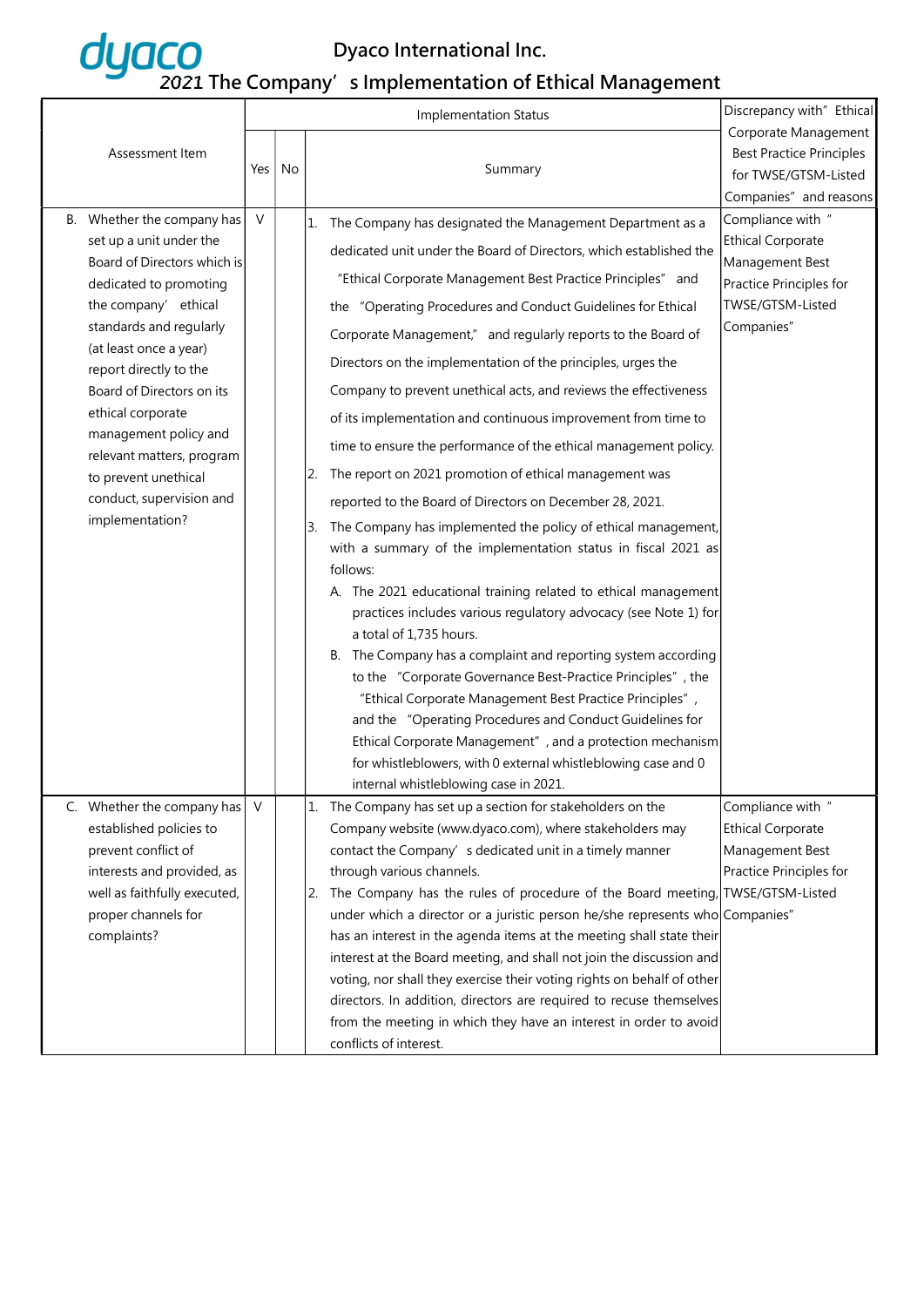

|                 |                             |        | <b>Implementation Status</b> |    | Discrepancy with" Ethical                                                           |                                 |
|-----------------|-----------------------------|--------|------------------------------|----|-------------------------------------------------------------------------------------|---------------------------------|
|                 |                             |        |                              |    |                                                                                     | Corporate Management            |
| Assessment Item |                             |        |                              |    |                                                                                     | <b>Best Practice Principles</b> |
|                 |                             | Yes    | No                           |    | Summary                                                                             | for TWSE/GTSM-Listed            |
|                 |                             |        |                              |    |                                                                                     | Companies" and reasons          |
|                 | D. To implement relevant    | $\vee$ |                              |    | 1. The Company has an accounting system and a dedicated Compliance with "           |                                 |
|                 | policies on ethical         |        |                              |    | accounting unit, and financial reports are audited or reviewed by Ethical Corporate |                                 |
|                 | corporate management,       |        |                              |    | CPAs to ensure the fairness of the financial statements.                            | Management Best                 |
|                 | does the company            |        |                              | 2. | The Company establishes an internal audit system and a Practice Principles for      |                                 |
|                 | establish effective         |        |                              |    | self-assessment system to maintain an effective and appropriate TWSE/GTSM-Listed    |                                 |
|                 | accounting and internal     |        |                              |    | internal control system.                                                            | Companies"                      |
|                 | control systems, audit      |        |                              |    |                                                                                     |                                 |
|                 | plans based on the          |        |                              |    |                                                                                     |                                 |
|                 | assessment of unethical     |        |                              |    |                                                                                     |                                 |
|                 | conduct, and ethical        |        |                              |    |                                                                                     |                                 |
|                 | conduct program audited     |        |                              |    |                                                                                     |                                 |
|                 | by internal auditors or     |        |                              |    |                                                                                     |                                 |
|                 | CPAs periodically?          |        |                              |    |                                                                                     |                                 |
|                 | E. Whether the company      | $\vee$ |                              |    | 1. The Company designated the Management Department as a                            | Compliance with "               |
|                 | regularly provides internal |        |                              |    |                                                                                     | <b>Ethical Corporate</b>        |
|                 | or external education and   |        |                              |    | dedicated unit to promote the concept of ethical management                         | Management Best                 |
|                 | training on ethical         |        |                              |    | from time to time and disclosed this policy on the Company                          | Practice Principles for         |
|                 | corporate management?       |        |                              |    | website at www.dyaco.com.                                                           | TWSE/GTSM-Listed                |
|                 |                             |        |                              | 2. | The 2021 educational training regarding ethical business practices                  | Companies"                      |
|                 |                             |        |                              |    | includes various regulatory advocacy for a total of 1,735 hours.                    |                                 |
|                 | 3. Status of the company's  |        |                              |    |                                                                                     |                                 |
|                 | reporting system            | $\vee$ |                              |    | 1. The Company provides a channel for employees to make                             | Compliance with "               |
|                 | A. Whether the company has  |        |                              |    | suggestions, strengthen labor-management relations, and set up                      | <b>Ethical Corporate</b>        |
|                 | formulated concrete         |        |                              |    | labor-management meetings through which employees can obtain                        | Management Best                 |
|                 | reporting and rewarding     |        |                              |    | fair and reasonable handling of their grievances. If an employee                    | Practice Principles for         |
|                 | system, as well as          |        |                              |    | files a complaint orally or in writing, the head of the department                  | TWSE/GTSM-Listed                |
|                 | convenient reporting        |        |                              |    | shall immediately identify the matter for processing or report it for               | Companies"                      |
|                 | channels, and designated    |        |                              |    | processing and inform the complainant of the result or the status                   |                                 |
|                 | specific person handling    |        |                              |    | of processing, with the processing conducted in accordance with                     |                                 |
|                 | the reporting?              |        |                              |    | the principle of confidentiality and protection of the whistleblower.               |                                 |
|                 |                             |        |                              |    | 2. A section for stakeholders is disclosed on the Company website,                  |                                 |
|                 |                             |        |                              |    | stating that stakeholders may contact the Company's dedicated                       |                                 |
|                 |                             |        |                              |    | unit in a timely manner through various channels                                    |                                 |
|                 |                             |        |                              |    | (www.dyaco.com).                                                                    |                                 |
|                 |                             |        |                              |    |                                                                                     |                                 |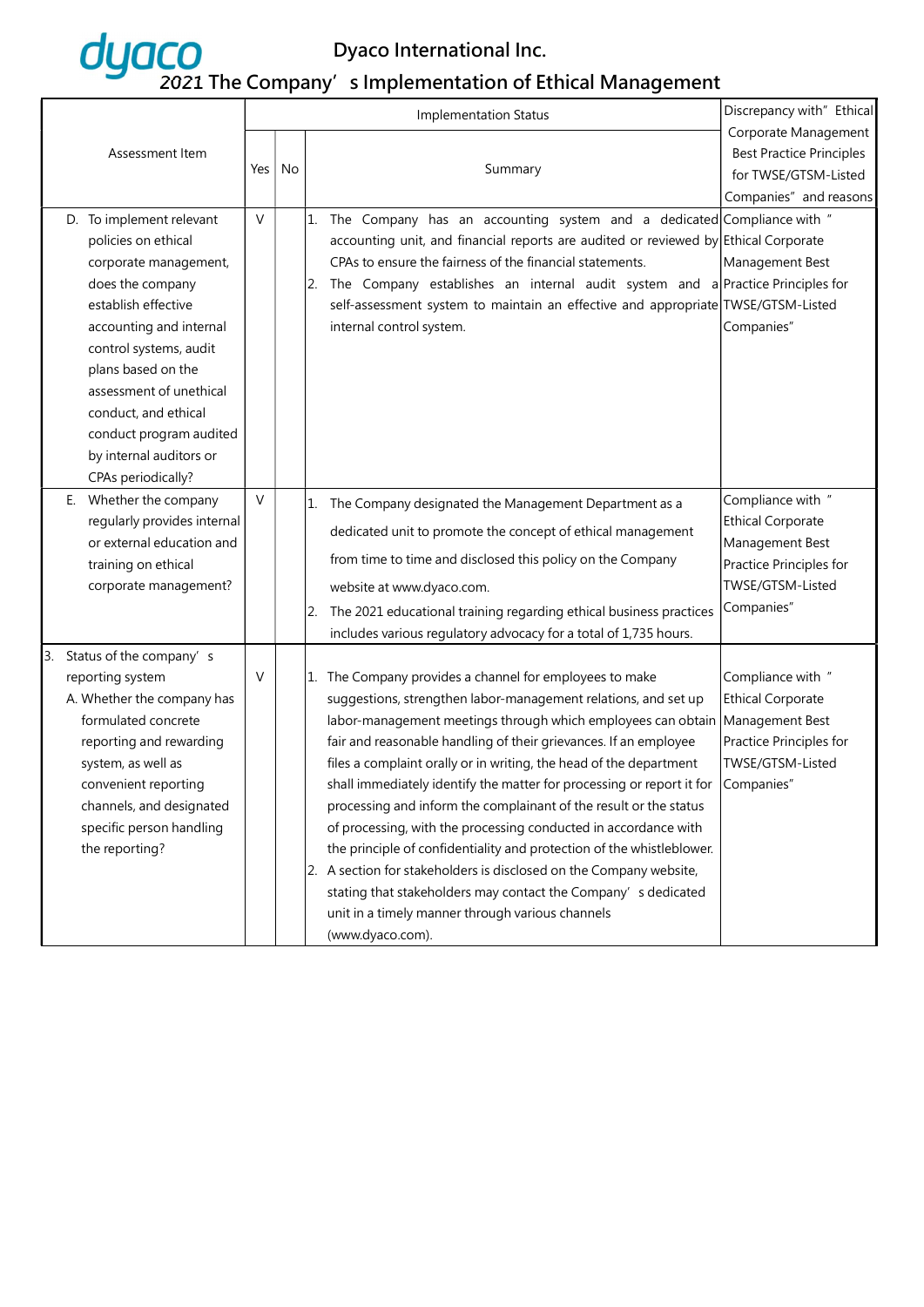|                 |                                                                                                                                                                                                                                                    |        |    | <b>Implementation Status</b>                                                                                                     | Discrepancy with" Ethical       |  |
|-----------------|----------------------------------------------------------------------------------------------------------------------------------------------------------------------------------------------------------------------------------------------------|--------|----|----------------------------------------------------------------------------------------------------------------------------------|---------------------------------|--|
| Assessment Item |                                                                                                                                                                                                                                                    |        |    |                                                                                                                                  | Corporate Management            |  |
|                 |                                                                                                                                                                                                                                                    |        |    |                                                                                                                                  | <b>Best Practice Principles</b> |  |
|                 |                                                                                                                                                                                                                                                    | Yes    | No | Summary                                                                                                                          | for TWSE/GTSM-Listed            |  |
|                 |                                                                                                                                                                                                                                                    |        |    |                                                                                                                                  | Companies" and reasons          |  |
|                 | B. Whether the company has                                                                                                                                                                                                                         | $\vee$ |    | 1. The Company provides a channel for employees to make Compliance with "                                                        |                                 |  |
|                 | established standard                                                                                                                                                                                                                               |        |    | suggestions, strengthen labor-management relations, and set up Ethical Corporate                                                 |                                 |  |
|                 | operating procedures for                                                                                                                                                                                                                           |        |    | labor-management meetings through which employees can obtain Management Best                                                     |                                 |  |
|                 | investigating complaints                                                                                                                                                                                                                           |        |    | fair and reasonable handling of their grievances.                                                                                | Practice Principles for         |  |
|                 | received, follow-up                                                                                                                                                                                                                                |        |    | 2. A section for stakeholders is disclosed on the Company website,                                                               | TWSE/GTSM-Listed                |  |
|                 | procedures and related                                                                                                                                                                                                                             |        |    | stating that stakeholders may contact the Company's dedicated                                                                    | Companies"                      |  |
|                 | confidentiality mechanism?                                                                                                                                                                                                                         |        |    | unit in a timely manner through various channels                                                                                 |                                 |  |
|                 |                                                                                                                                                                                                                                                    |        |    | (www.dyaco.com).                                                                                                                 |                                 |  |
|                 |                                                                                                                                                                                                                                                    |        |    | 3. 2. If an employee files a complaint orally or in writing, the head of                                                         |                                 |  |
|                 |                                                                                                                                                                                                                                                    |        |    | the department shall immediately identify the matter for                                                                         |                                 |  |
|                 |                                                                                                                                                                                                                                                    |        |    | processing or report it for processing and inform the complainant                                                                |                                 |  |
|                 |                                                                                                                                                                                                                                                    |        |    | of the result or the status of processing, with the processing                                                                   |                                 |  |
|                 |                                                                                                                                                                                                                                                    |        |    | conducted in a confidential manner to protect the whistleblower                                                                  |                                 |  |
|                 |                                                                                                                                                                                                                                                    |        |    | under the Company' s "Ethical Corporate Management Best                                                                          |                                 |  |
|                 |                                                                                                                                                                                                                                                    |        |    | Practice Principles" and the "Operating Procedures and Conduct                                                                   |                                 |  |
|                 |                                                                                                                                                                                                                                                    | $\vee$ |    | Guidelines for Ethical Corporate Management."                                                                                    | Compliance with "               |  |
|                 | C. Whether the company<br>adopted measures to                                                                                                                                                                                                      |        |    | In the Company's "Ethical Corporate Management Best Practice<br>Principles" and the "Operating Procedures and Conduct Guidelines | <b>Ethical Corporate</b>        |  |
|                 | prevent a complainant                                                                                                                                                                                                                              |        |    | for Ethical Corporate Management," it is stated that the Company                                                                 | Management Best                 |  |
|                 | from improper treatment?                                                                                                                                                                                                                           |        |    | shall protect the privacy and other personal interests of the parties                                                            | Practice Principles for         |  |
|                 |                                                                                                                                                                                                                                                    |        |    | concerned during the investigation of the complaint cases, the                                                                   | TWSE/GTSM-Listed                |  |
|                 |                                                                                                                                                                                                                                                    |        |    | personnel involved in the investigation and deliberation shall be                                                                | Companies"                      |  |
|                 |                                                                                                                                                                                                                                                    |        |    | responsible for the confidentiality of the complaint, and violators shall                                                        |                                 |  |
|                 |                                                                                                                                                                                                                                                    |        |    | be punished in accordance with the provisions of the Company's                                                                   |                                 |  |
|                 |                                                                                                                                                                                                                                                    |        |    | "Personnel Regulations."                                                                                                         |                                 |  |
|                 | 4. Intensifying information                                                                                                                                                                                                                        |        |    |                                                                                                                                  |                                 |  |
|                 | disclosure                                                                                                                                                                                                                                         | V      |    | The Company discloses information on the implementation of the                                                                   | Compliance with "               |  |
|                 | Whether the company                                                                                                                                                                                                                                |        |    | "Ethical Corporate Management Best Practice Principles" on the                                                                   | <b>Ethical Corporate</b>        |  |
|                 | discloses its "Ethical                                                                                                                                                                                                                             |        |    | Market Observation Post System and the Company website at                                                                        | Management Best                 |  |
|                 | Corporate Management Best                                                                                                                                                                                                                          |        |    | www.dyaco.com.                                                                                                                   | Practice Principles for         |  |
|                 | Practices Principles" as well                                                                                                                                                                                                                      |        |    |                                                                                                                                  | TWSE/GTSM-Listed                |  |
|                 | as information about                                                                                                                                                                                                                               |        |    |                                                                                                                                  | Companies"                      |  |
|                 | implementation of such                                                                                                                                                                                                                             |        |    |                                                                                                                                  |                                 |  |
|                 | guidelines on its website and                                                                                                                                                                                                                      |        |    |                                                                                                                                  |                                 |  |
|                 | Market Observation Post                                                                                                                                                                                                                            |        |    |                                                                                                                                  |                                 |  |
|                 | System (MOPS)?                                                                                                                                                                                                                                     |        |    |                                                                                                                                  |                                 |  |
| 5.              |                                                                                                                                                                                                                                                    |        |    | If the company has established ethical corporate management principles according to "Ethical Corporate Management Best Practice  |                                 |  |
|                 | Principles for TWSE/GTSM Listed Company," specify any discrepancy between the policies and their implementation:<br>The Company has established the "Ethical Corporate Management Best Practice Principles" to perform good business practices and |        |    |                                                                                                                                  |                                 |  |
|                 | fulfill its social responsibility, with no material differences between the implementation and the principles.                                                                                                                                     |        |    |                                                                                                                                  |                                 |  |
| 6.              |                                                                                                                                                                                                                                                    |        |    | Other important information to facilitate better understanding of the company's ethical corporate management (e.g., review and   |                                 |  |
|                 | revision to the company's ethical corporate management):                                                                                                                                                                                           |        |    |                                                                                                                                  |                                 |  |
|                 |                                                                                                                                                                                                                                                    |        |    | The Company upholds ethical corporate management and takes into account the needs of its stakeholders to ensure business         |                                 |  |
|                 | sustainability.                                                                                                                                                                                                                                    |        |    |                                                                                                                                  |                                 |  |